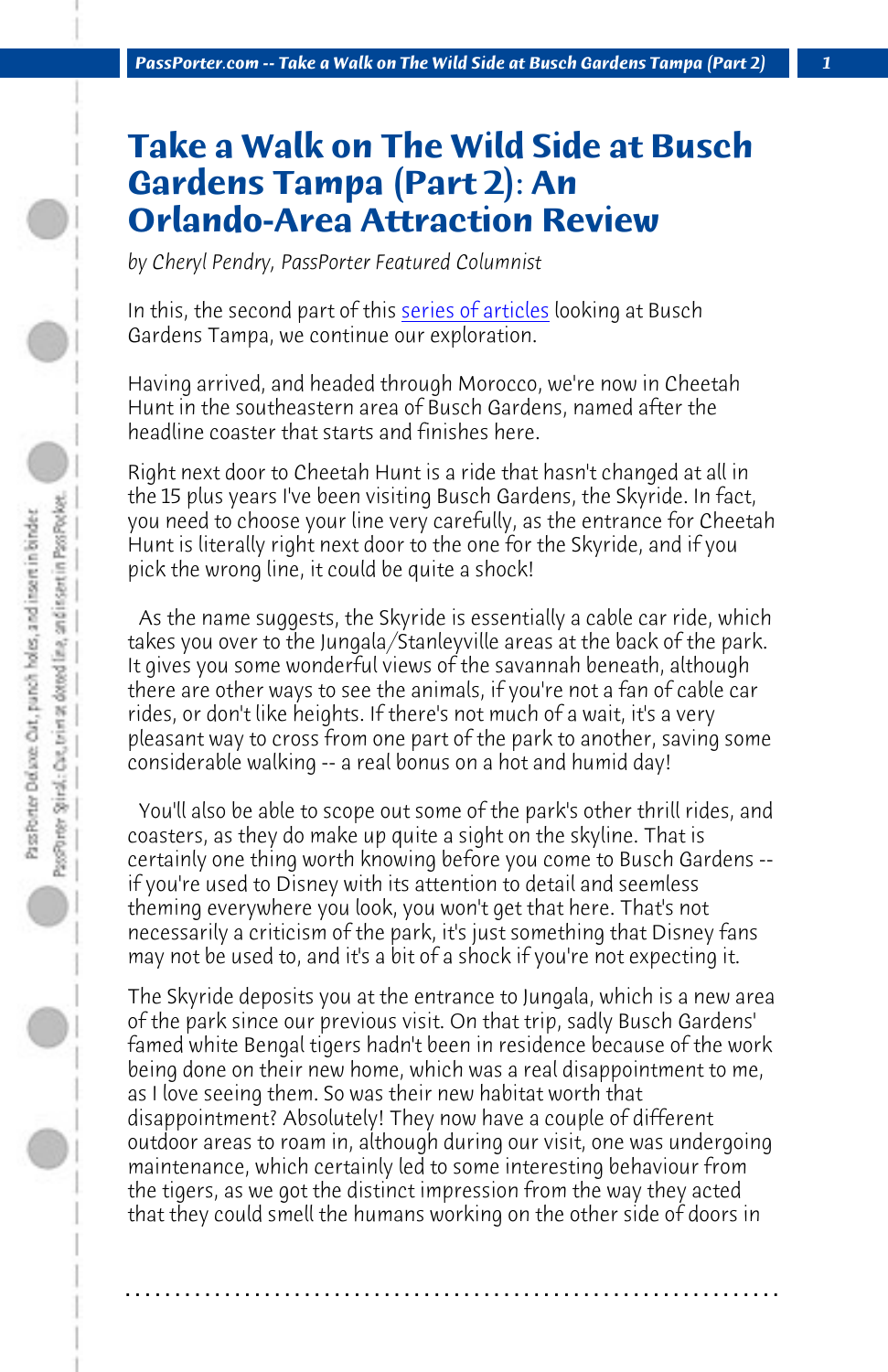their usual enclosures.

 Once again, as with the cheetahs, there are viewing areas out in the open air, and from behind glass, and the nice touch with Tiger Lodge is that you can get drinks, including alcoholic beverages, and chips, and there are benches and tables set up for you to enjoy your beverage, and take in the beautiful view outside. Sadly, due I assume to the low crowd levels, it wasn't open on the day we visited, which was a great shame, as I could quite happily have sampled their wine flight, while watching the activity. However, younger members of the family aren't left out. They can sneak into a child sized viewing area in the gift shop here, and in the area that was out of action on the day we visited, you can even appear underneath them with glass above your head -- quite an experience I'd imagine!

 However, the best experience for us was when we entered Tiger Trail, a complex that takes you through, and past the tigers. We were fortunate enough to be there when the tiger decided that he was going to head through the tiger tunnel above our heads, and then lay down, as he couldn't get into the other part of his enclosure. We got some superb photos of him just relaxing there, and it was a wonderful memory. It was further evidence that, when visiting any attraction connected to animals, you need to take your time, as you just never know what they might do next. Had we rushed through, we would have missed this completely.

 There is a lot more to Jungala, including Jungle Flyers, a zip line experience for youngsters, and the Wild Surge, a launch ride, which was far too scary for us to consider! There are also orang-utans in residence here, although sadly we didn't get a chance to see them on our fleeting visit. If you're getting the impression that there's a lot to see and do here, and perhaps too much for one day, you wouldn't be far wrong, but then again, of course that's what all theme parks set out to achieve, as they want you to stay as long as possible.

 In fact, even though Congo is just next door to Jungala, and is at the northernmost point of the park, we managed to miss it completely during our day. To give you an idea, it's home to one of the park's three water rides, the Congo River Rapids, which is probably the tamest, but even so, that still wouldn't tempt me to try it! Kumba, a name inspired by the roar of a lion, is also located here, another of Busch Gardens' major coasters. It's certainly not one for the faint hearted, although if you want to experience weightlessness while looping the loop, this may be the ride for you! Personally, I can't think of anything worse, but I'm sure plenty of people would be keen to give it a go.

**. . . . . . . . . . . . . . . . . . . . . . . . . . . . . . . . . . . . . . . . . . . . . . . . . . . . . . . . . . . . . . . . . .**